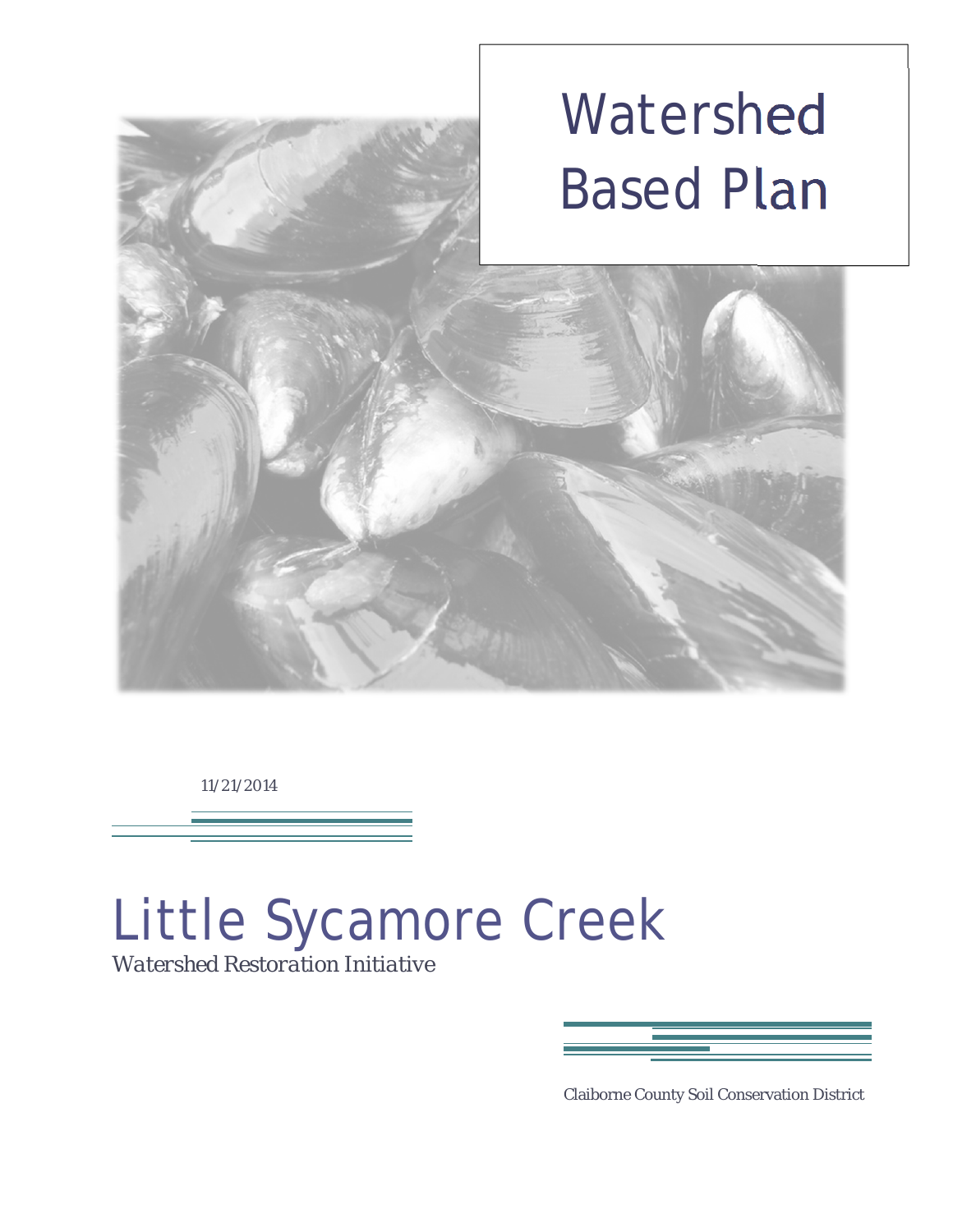# Little Sycamore Creek

*Watershed Restoration Initiative* 

# Name of Project

Little Sycamore Watershed Restoration Initiative.

## Lead Organization

Claiborne County Soil Conservation District.

# Watershed Identification

HUC 12 Little Sycamore Creek 060102050902 located in Claiborne County TN.

## Causes and Sources of Nonpoint Source Pollution in the Watershed

Little Sycamore Creek was added to the 2014 303(d) list with causes of total phosphorus, alteration in stream-side or littoral vegetative cover and Escherichia coli. The pollutant source listed is pasture grazing. Most agricultural operations in this area are beef cattle operations. The SCD and NRCS have been working with the landowners over the years installing BMPs through the Department of Agriculture and Federal EQIP funding. There are many landowners who would participate in the 319 program if available. Funding through 319 will help us better concentrate our efforts to protect the waters of Little Sycamore Creek.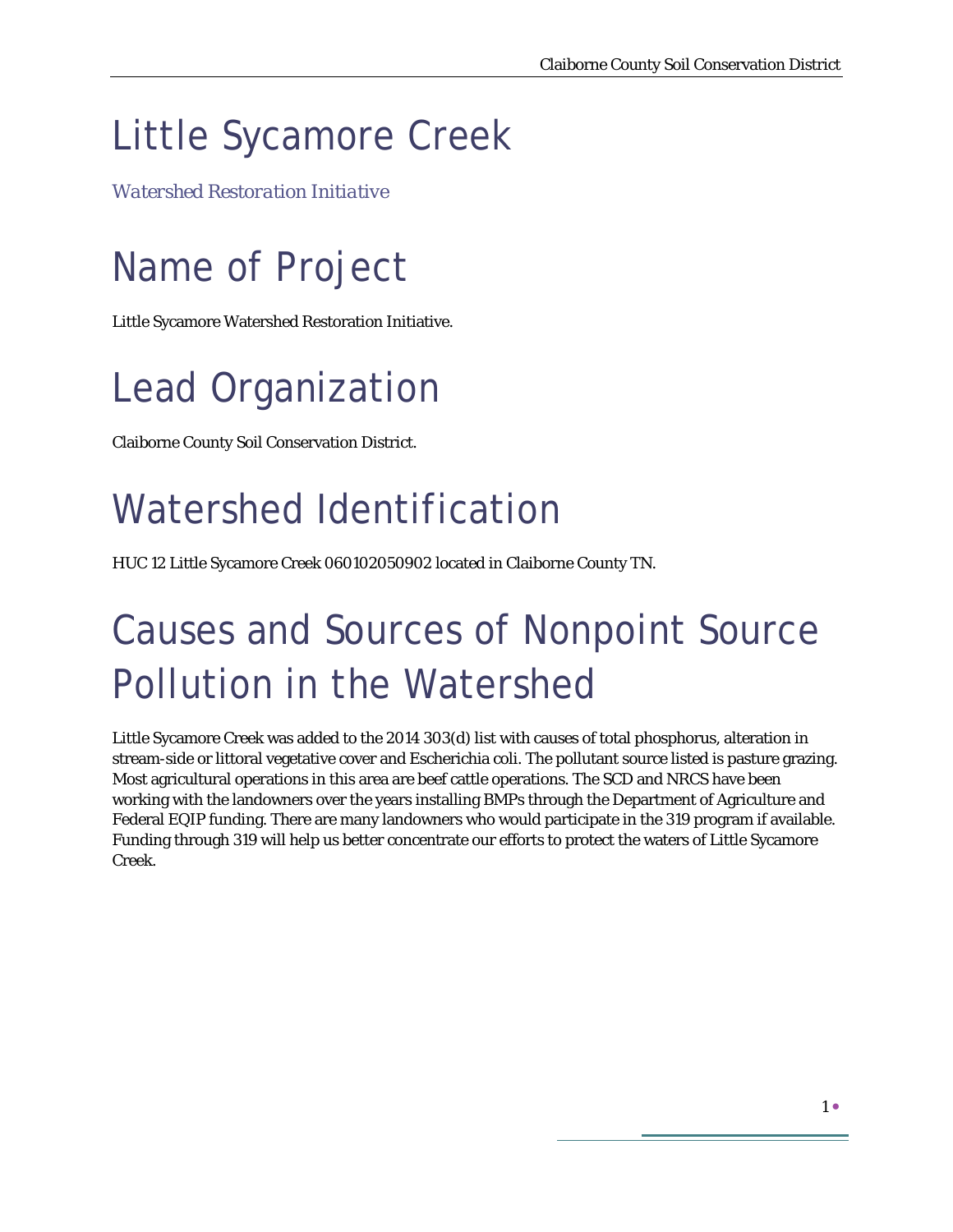#### Estimate of Load Reductions

It is estimated that the load reductions for the Little Sycamore Watershed due to the implementation of the following practices in the BMP/ List Educational Activities and Budget table is as follows:

Nitrogen (N) = 20,018.5 lbs. per year.

Phosphorus  $(P) = 2,835.9$  lbs. per year.

Sediment = 757.5 tons per year

# BMP List Educational Activities and Budget

| <b>BMP NAME</b>                            | Quantity         | Cost/Unit          | <b>Budget Estimate</b> |  |  |  |  |
|--------------------------------------------|------------------|--------------------|------------------------|--|--|--|--|
| <b>Watering Facility</b>                   | 6                | \$2800/each        | \$16,800.00            |  |  |  |  |
| <b>Livestock Pipeline</b>                  | 6,075            | \$2.77 /foot       | \$16,827.00            |  |  |  |  |
| <b>Access Control Fencing</b>              | 3,296            | \$3.03/foot        | \$9,971.00             |  |  |  |  |
| <b>Rotational Grazing</b><br>Fencing       | 5,072            | \$2.32/foot        | \$11,767.00            |  |  |  |  |
| <b>Water Well</b>                          | 3                | \$8,192/each       | \$24,576.00            |  |  |  |  |
| <b>Pumping Plant</b>                       | $\boldsymbol{6}$ | \$3,241/each       | \$19,446.00            |  |  |  |  |
| <b>Spring Development</b>                  | 3                | \$1,758 each       | \$5,274.00             |  |  |  |  |
| <b>Heavy</b> use Area<br><b>Protection</b> | 5,265            | \$3.97/square foot | \$20,902.00            |  |  |  |  |
| <b>Critical area Planting</b>              | 10               | \$1,297/Acre       | \$12,970.00            |  |  |  |  |
| <b>Pasture Renovation</b>                  | 74               | \$200/Acre         | \$14,800.00            |  |  |  |  |
|                                            |                  | <b>TOTAL</b>       | \$153,333.00           |  |  |  |  |

| <b>Educational Event</b> | Quantity | Cost/Unit       | <b>Budget estimate</b> |
|--------------------------|----------|-----------------|------------------------|
| <b>Farm Tour</b>         |          | \$1,500.00/each | \$0.00                 |
|                          |          | <b>TOTAL</b>    | \$0.00                 |

2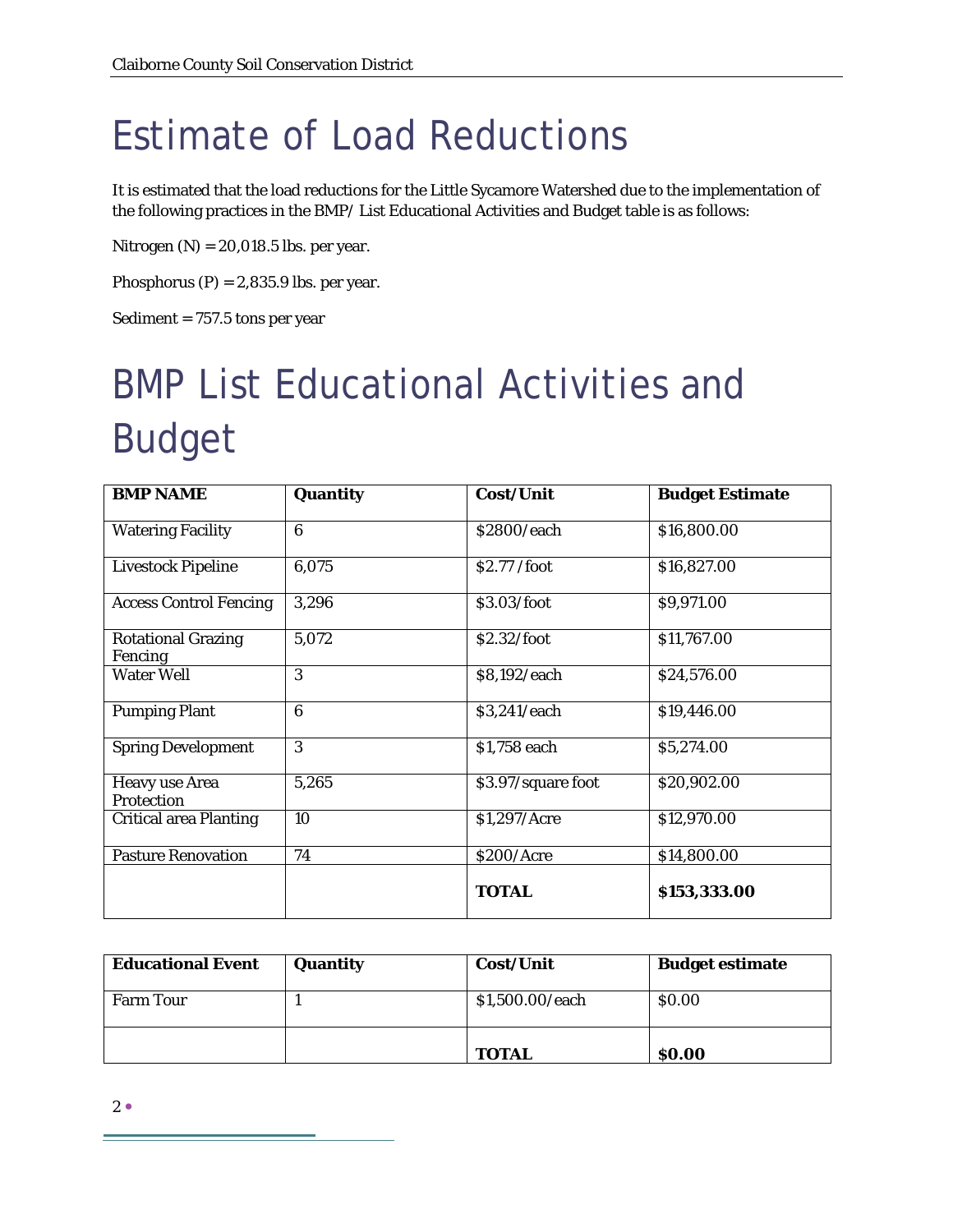**\$153,333.00** 

# Timeline Tasks and Assessment of Progress

| <b>Year of Plan</b>                                              | 2015 |   |   |   | 2016 |                  |   | 2017 |   |                  |   | 2018 |   |                  |   | 2019 |   |                  |   |                  |
|------------------------------------------------------------------|------|---|---|---|------|------------------|---|------|---|------------------|---|------|---|------------------|---|------|---|------------------|---|------------------|
| Quarter                                                          |      | 2 | 3 | 4 |      | $\boldsymbol{2}$ | 3 | 4    | 1 | $\boldsymbol{2}$ | 3 | 4    | 1 | $\boldsymbol{2}$ | 3 | 4    | 1 | $\boldsymbol{2}$ | 3 | $\boldsymbol{4}$ |
| <b>Activity</b>                                                  |      |   |   |   |      |                  |   |      |   |                  |   |      |   |                  |   |      |   |                  |   |                  |
| Outreach                                                         |      |   |   | X | X    | X                |   |      | X |                  |   |      | X |                  |   |      |   |                  |   |                  |
| <b>Farm Tour</b>                                                 |      |   |   |   |      |                  |   |      |   |                  |   |      |   | X                |   |      |   |                  |   |                  |
| <b>Agricultural</b><br><b>BMPs</b>                               |      |   |   |   |      |                  |   |      |   |                  |   |      |   |                  |   |      |   |                  |   |                  |
| Implement<br><b>Agricultural BMPs</b>                            |      |   |   |   | X    | X                | X | X    | X | X                | X | X    | X | X                | X |      |   |                  |   |                  |
| <b>Evaluation</b>                                                |      |   |   |   |      |                  |   |      |   |                  |   |      |   |                  |   |      |   |                  |   |                  |
| Meet with partners<br>and make changes to<br>the Plan if needed. |      |   |   | X |      | X                |   | X    |   | X                |   | X    |   | X                |   | X    |   | X                |   |                  |

Outreach will consist a community meeting in quarter 4 of 2015 and of ads in the local paper in quarters 2015-4/2016-1, 2, 3/2017-1/2018-1. A farm tour will be held in quarter 2 of 2018. BMPs will be installed throughout the contract. Partners will meet to evaluate progress every other quarter from 2015-4 to 2019- 2.

# Criteria to Assess Achievement of Load Reduction Goals

Progress will be measured by the installation of BMPs on agricultural lands that drain into Little Sycamore Creek. Before and after pictures of vegetation, ground cover, runoff and erosion will be reviewed to access reduction of the pollutant load.